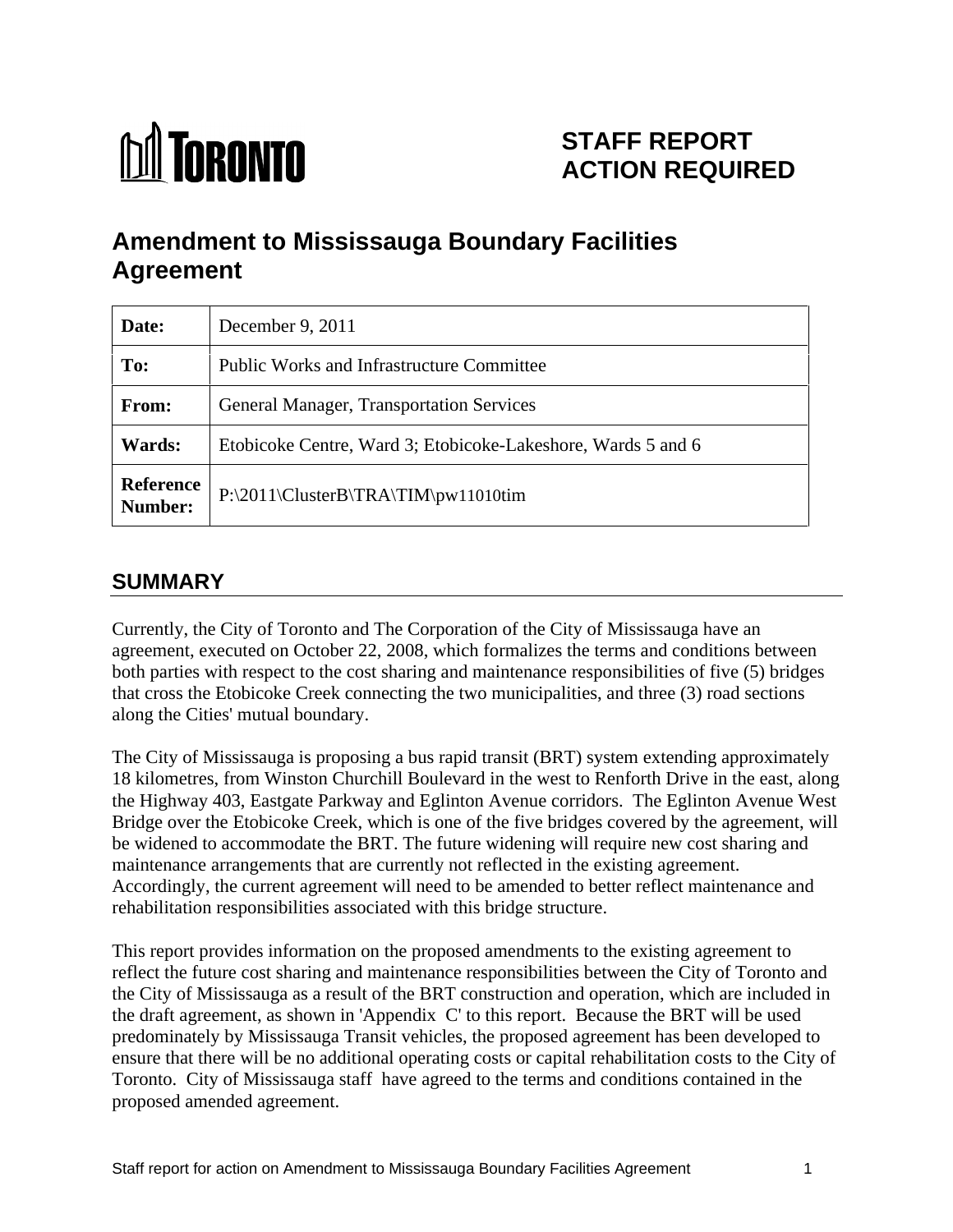#### **RECOMMENDATION**

#### **The General Manager, Transportation Services recommends that City Council:**

- 1. Authorize the execution of an agreement between the City of Toronto and The Corporation of the City of Mississauga, generally in accordance with the terms and conditions contained in the draft agreement, as shown in 'Appendix C' to this report, subject to such refinements as deemed necessary by the General Manager of Transportation Services and the City Solicitor; and
- 2. Authorize and direct the appropriate City officials to take the necessary action to give effect thereto.

#### **FINANCIAL IMPACT**

The operating and capital costs associated with the construction and operation of the bus rapid transit system on Eglinton Avenue West over the Etobicoke Creek will be entirely the responsibility of the City of Mississauga. The City of Toronto will continue to be responsible for the surface maintenance of the remaining portion of the bridge which includes the general purpose lanes, and all associated costs will be equally shared between the City of Toronto and the City of Mississauga, as per the existing agreement. Accordingly, there will be no additional financial impact on the Transportation Services 2012 Recommended Capital and Operating Budgets and 2013-2021 Capital Plan resulting from the recommendation contained in this report.

The Deputy City Manager and Chief Financial Officer has reviewed this report and agrees with the financial impact information.

#### **DECISION HISTORY**

City Council, at its meeting of September 25, 26, 27 and 28, 2006, adopted the Mississauga Boundary Facilities Agreement (Clause No. 22 of Report No. 6 of the Works Committee), which formalized terms and conditions between the City of Mississauga and the City of Toronto respecting cost sharing and maintenance of bridge structures and road facilities crossing and along and Cities' mutual boundary, as shown in 'Appendix A' of this report.

#### **ISSUE BACKGROUND**

The responsibilities for the maintenance and rehabilitation of the Eglinton Avenue West Bridge over the Etobicoke Creek, which is a shared boundary facility between the City of Toronto and the City of Mississauga, are covered under an existing agreement between both parties that was executed on October 22, 2008. The City of Mississauga is proposing to widen this bridge to accommodate bus rapid transit (BRT) lanes across the bridge to facilitate Mississauga's BRT system along the Eglinton Avenue West corridor. The current agreement requires amendments to better reflect maintenance and rehabilitation responsibilities associated with this bridge structure following the construction of the BRT.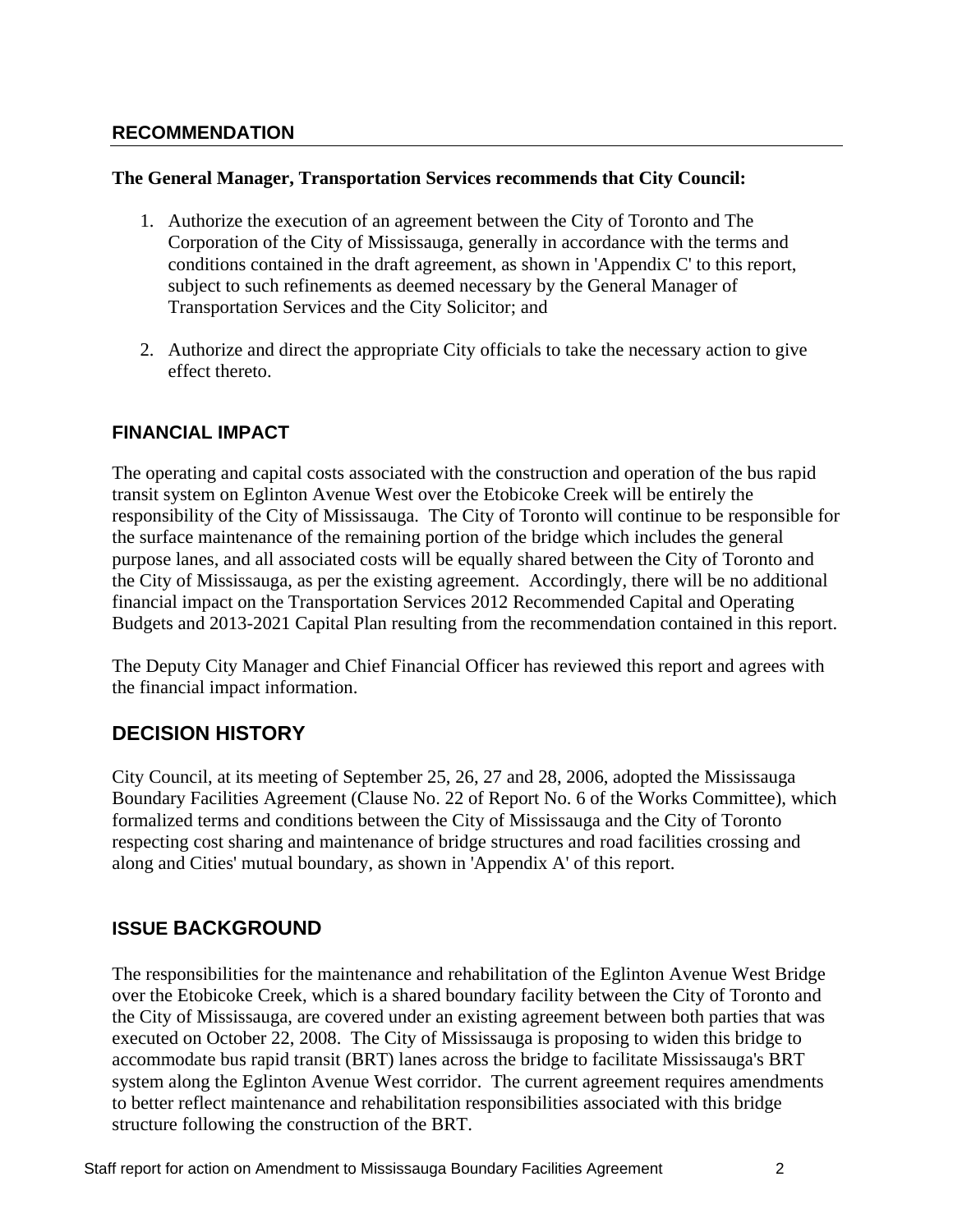### **COMMENTS**

The City of Mississauga advised the City of Toronto that they would require widening of the Eglinton Avenue West Bridge over the Etobicoke Creek in order to accommodate BRT lanes across the entire length of the north side of the bridge. Currently, the City of Mississauga is building the portion of the BRT within their own borders. Ultimately the BRT will run parallel to Highway 403, then route northerly along Eastgate Parkway towards Eglinton Avenue East, and then easterly along Eglinton Avenue across the Eglinton Avenue Bridge over the Etobicoke Creek with its final terminus point at Explorer Street, as shown in 'Appendix B' of this report.

In order to accommodate the City of Mississauga's request to widen the Eglinton Avenue Bridge, the existing agreement between the two parties will have to be amended to reflect the cost sharing and maintenance responsibilities associated with the bridge that will be configured to accommodate exclusive BRT lanes for use by Mississauga Transit. Accordingly, the City of Toronto and City of Mississauga have agreed on new terms and conditions which will further delineate responsibilities for this bridge structure without imposing any additional costs to the City of Toronto.

Key amendments to the agreement include:

- The City of Mississauga will be responsible for the construction of the BRT lanes along the full length of the Eglinton Avenue West Bridge, including all associated costs for the widening of this bridge. In addition, approvals for construction will be obtained by the City of Mississauga from the City of Toronto for the final bridge design and obtain any necessary permits in accordance with Toronto's permitting process;
- The City of Mississauga will assume full responsibility for all future surface maintenance of the BRT portion of the Eglinton Avenue Bridge, at its own expense. While Toronto will continue to be responsible for the surface maintenance of the remaining portion of the bridge, which includes the general purpose lanes (GPLs), all costs associated with these maintenance activities will be shared equally between the City of Toronto and the City of Mississauga  $(50/50);$
- Any subsequent future capital improvements on the bridge will require mutual consent of both parties and costs will be shared on a 50/50 basis for the GPL portion of the bridge and 100% by the City of Mississauga for the BRT portion of the bridge;
- The City of Mississauga will also save harmless and fully indemnify the City of Toronto from any suits, claims, costs, damages, including any post-construction damage, which may be brought against the City of Toronto or which may be sustained, incurred or paid by the City of Toronto as a result of the widening of the Eglinton Avenue Bridge;
- The annual unit costs for maintenance of the facility, which the City of Toronto will invoice the City of Mississauga, will be reviewed every three years and adjusted accordingly; and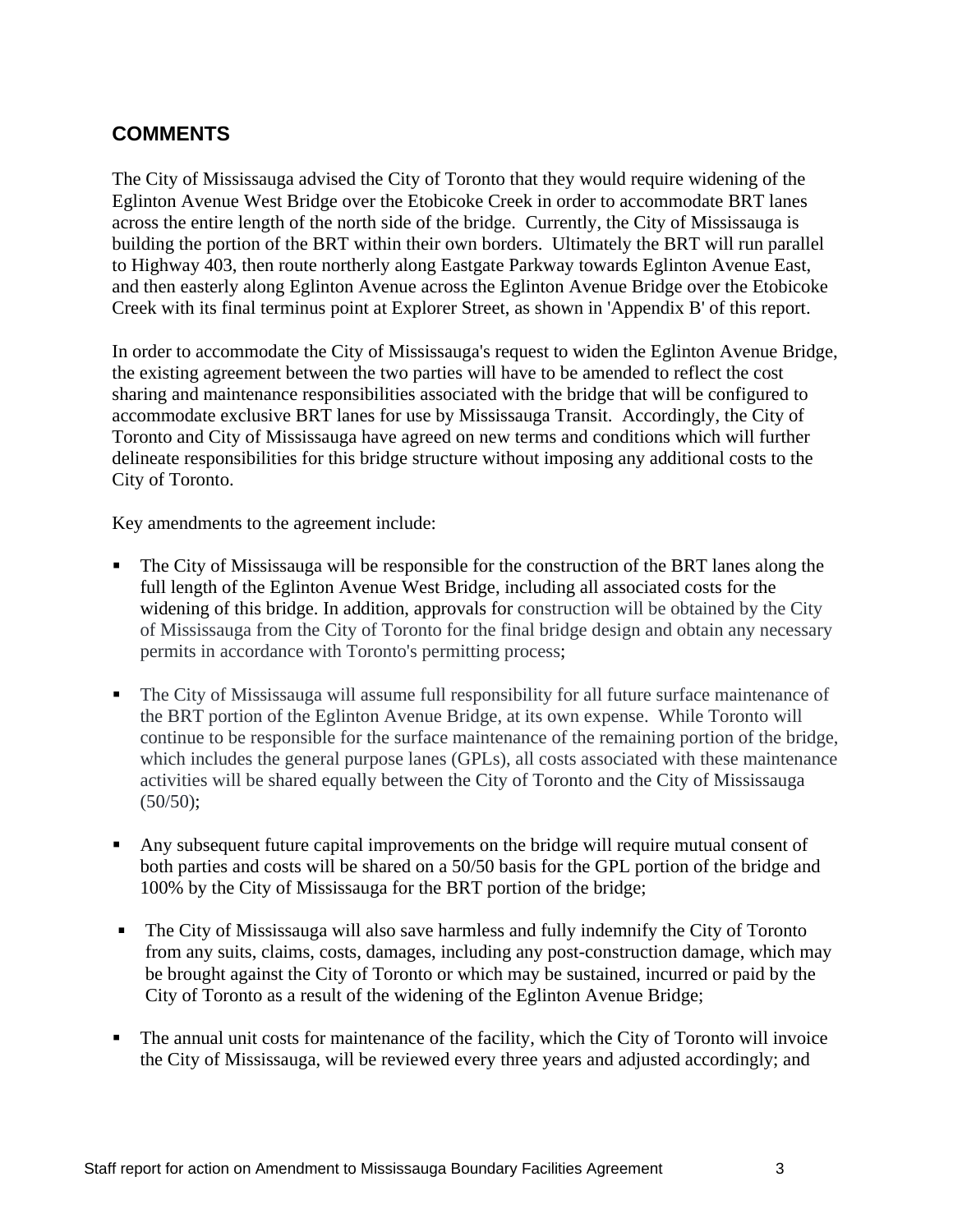$\blacksquare$ The amended agreement with the City of Mississauga, as shown in 'Appendix C' to this report, will formalize the new terms and conditions for managing the facilities along the Cities' mutual boundaries. In addition, this amended agreement will supercede and replace the October 22, 2008 agreement and does not impose any additional costs to the City of Toronto. The term of the amended agreement has also been revised and would be in effect for a term of ten (10) years, until 2022.

Staff of Legal Services, Technical Services and Insurance and Risk Management of Corporate Finance have been consulted in the preparation of this report.

#### **CONTACT**

Nazzareno A. Capano, P.Eng. Manager, Operational Planning and Policy Transportation Services Division Tel: (416) 392-7766 Fax: (416) 392-4808 E-mail: ncapano@toronto.ca

#### **SIGNATURE**

Gary Welsh, P.Eng. General Manager, Transportation Services

NC/cs

#### **ATTACHMENTS**

- Appendix A Boundary Roads and Bridges
- Appendix B Bus Rapid Transit Alignment
- Appendix C Draft agreement between the City of Toronto and the City of Mississauga

 $\overline{\phantom{a}}$  , we are assumed to the contract of the contract of the contract of the contract of the contract of the contract of the contract of the contract of the contract of the contract of the contract of the contract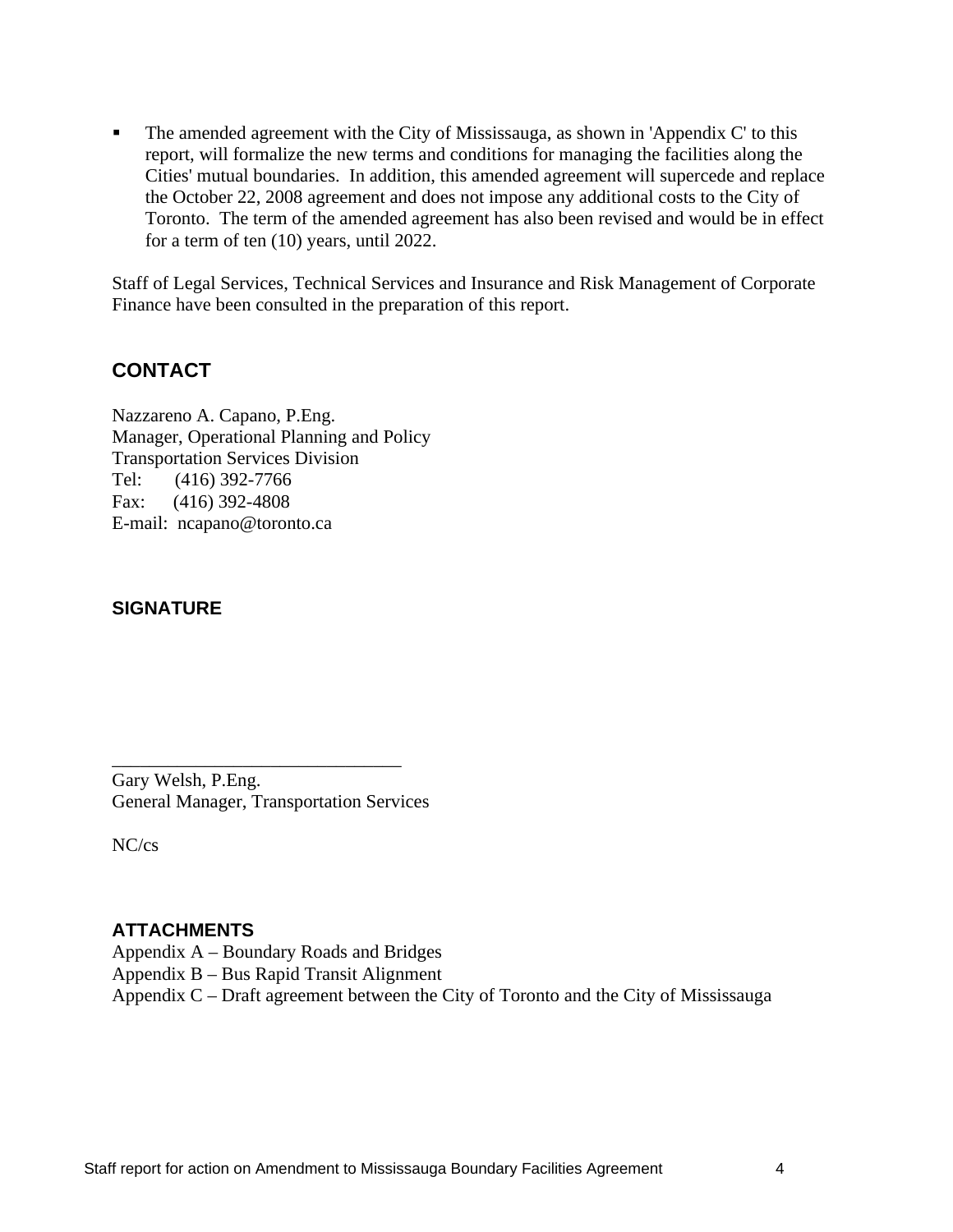# **Appendix A**

#### **Boundary Roads and Bridges**